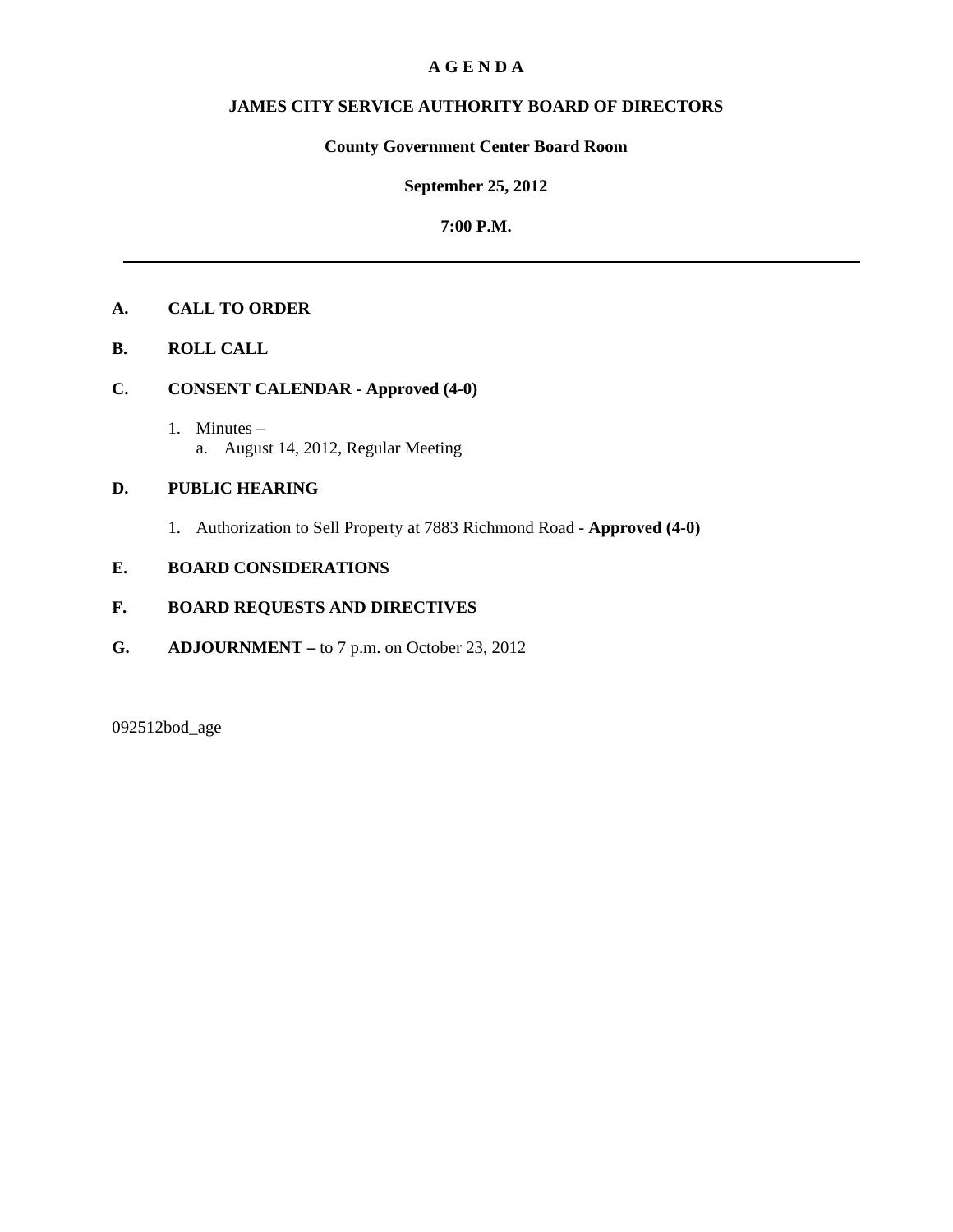#### AGENDA ITEM NO. C-1

AT A REGULAR MEETING OF THE BOARD OF DIRECTORS OF THE JAMES CITY SERVICE AUTHORITY, JAMES CITY COUNTY, VIRGINIA, HELD ON THE 14TH DAY OF AUGUST 2012, AT 7:00 P.M. IN THE COUNTY GOVERNMENT CENTER BOARD ROOM, 101 MOUNTS BAY ROAD, JAMES CITY COUNTY, VIRGINIA.

#### A. CALL TO ORDER

#### B. ROLLCALL

James G. Kennedy, Chairman James 0. Icenhour, Jr., Vice Chairman Mary K. Jones W. Wilford Kale, Jr. John J. McGlennon

Robert C. Middaugh, Secretary Leo P. Rogers, County Attorney Larry M. Foster, General Manager

#### C. CONSENT CALENDAR

Mr. McGlennon made a motion to approve the Consent Calendar.

The motion passed by a unanimous voice vote.

1. Minutes a. July 24, 2012, Regular Meeting

#### D. ADJOURNMENT

Mr. Icenhour made a motion to adjourn the meeting.

The motion passed by a unanimous voice vote.

Mr. Kennedy adjourned the Board until September 25, 2012, at 7 p.m.

 $4\pi$ Robert C. Middaugh

Secretary to the Board

081412bod min

1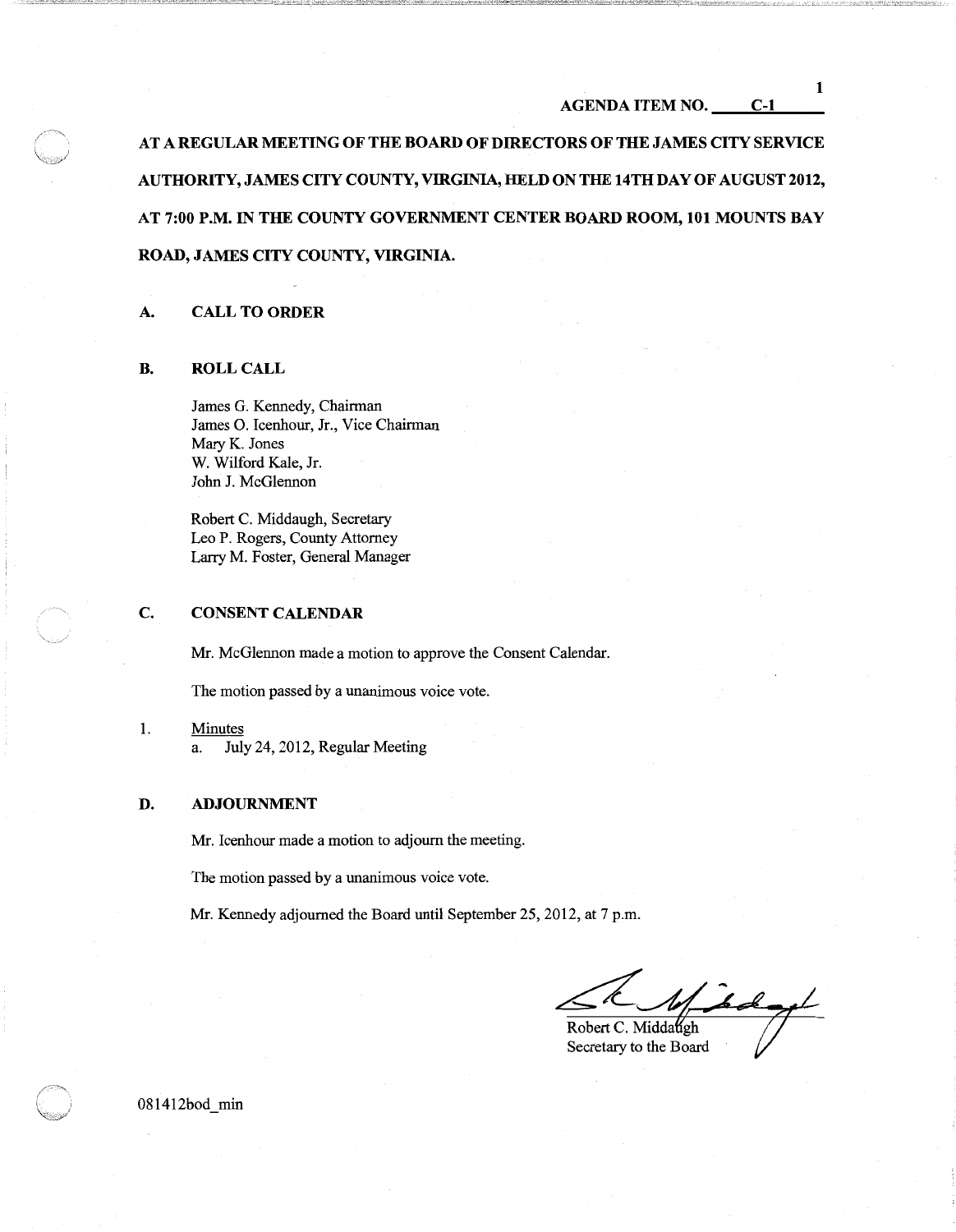# **AT A REGULAR MEETING OF THE BOARD OF DIRECTORS OF THE JAMES CITY SERVICE AUTHORITY, JAMES CITY COUNTY, VIRGINIA, HELD ON THE 14TH DAY OF AUGUST 2012, AT 7:00 P.M. IN THE COUNTY GOVERNMENT CENTER BOARD ROOM, 101 MOUNTS BAY ROAD, JAMES CITY COUNTY, VIRGINIA.**

# **A. CALL TO ORDER**

## **B. ROLL CALL**

James G. Kennedy, Chairman James O. Icenhour, Jr., Vice Chairman Mary K. Jones W. Wilford Kale, Jr. John J. McGlennon

Robert C. Middaugh, Secretary Leo P. Rogers, County Attorney Larry M. Foster, General Manager

## **C. CONSENT CALENDAR**

Mr. McGlennon made a motion to approve the Consent Calendar.

The motion passed by a unanimous voice vote.

- 1. Minutes
	- a. July 24, 2012, Regular Meeting

## **D. ADJOURNMENT**

Mr. Icenhour made a motion to adjourn the meeting.

The motion passed by a unanimous voice vote.

Mr. Kennedy adjourned the Board until September 25, 2012, at 7 p.m.

\_\_\_\_\_\_\_\_\_\_\_\_\_\_\_\_\_\_\_\_\_\_\_\_\_\_\_\_\_\_\_\_ Robert C. Middaugh Secretary to the Board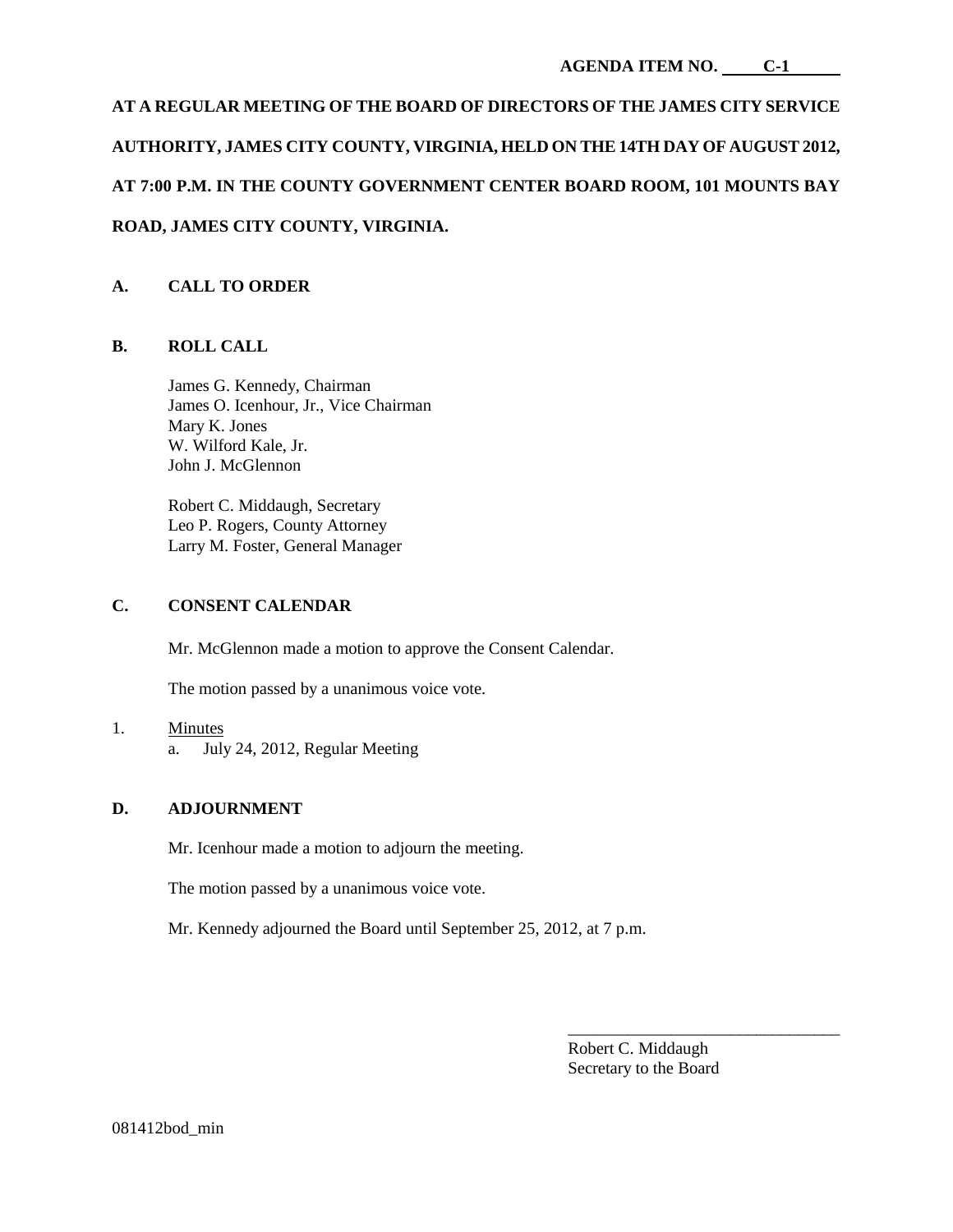## **MEMORANDUM COVER**

**Subject:** Authorization to Sell Property at 7883 Richmond Road

**Action Requested:** Shall the Board approve a resolution authorizing the sale of the property located at 7883 Richmond Road?

**Summary:** After conducting a public hearing, staff recommends that the Board approve the attached resolution authorizing the sale of a .0027 acre parcel located at 7883 Richmond Road for at least the assessed value and contingent on any use of the parcel complying with the Toano Community Character Design Guidelines as determined by the James City County Planning Director.

**Fiscal Impact:** Revenues of at least \$6,200.

**FMS Approval, if Applicable:** Yes  $\Box$  No  $\Box$ 

**Assistant County Administrator**

Doug Powell

## **Attachments:**

- 1. Memorandum
- 2. Resolution

7883RichRd\_cvr

**County Administrator**

Robert C. Middaugh \_\_\_\_\_\_\_

**Agenda Item No.: D-1**

**Date:** September 25, 2012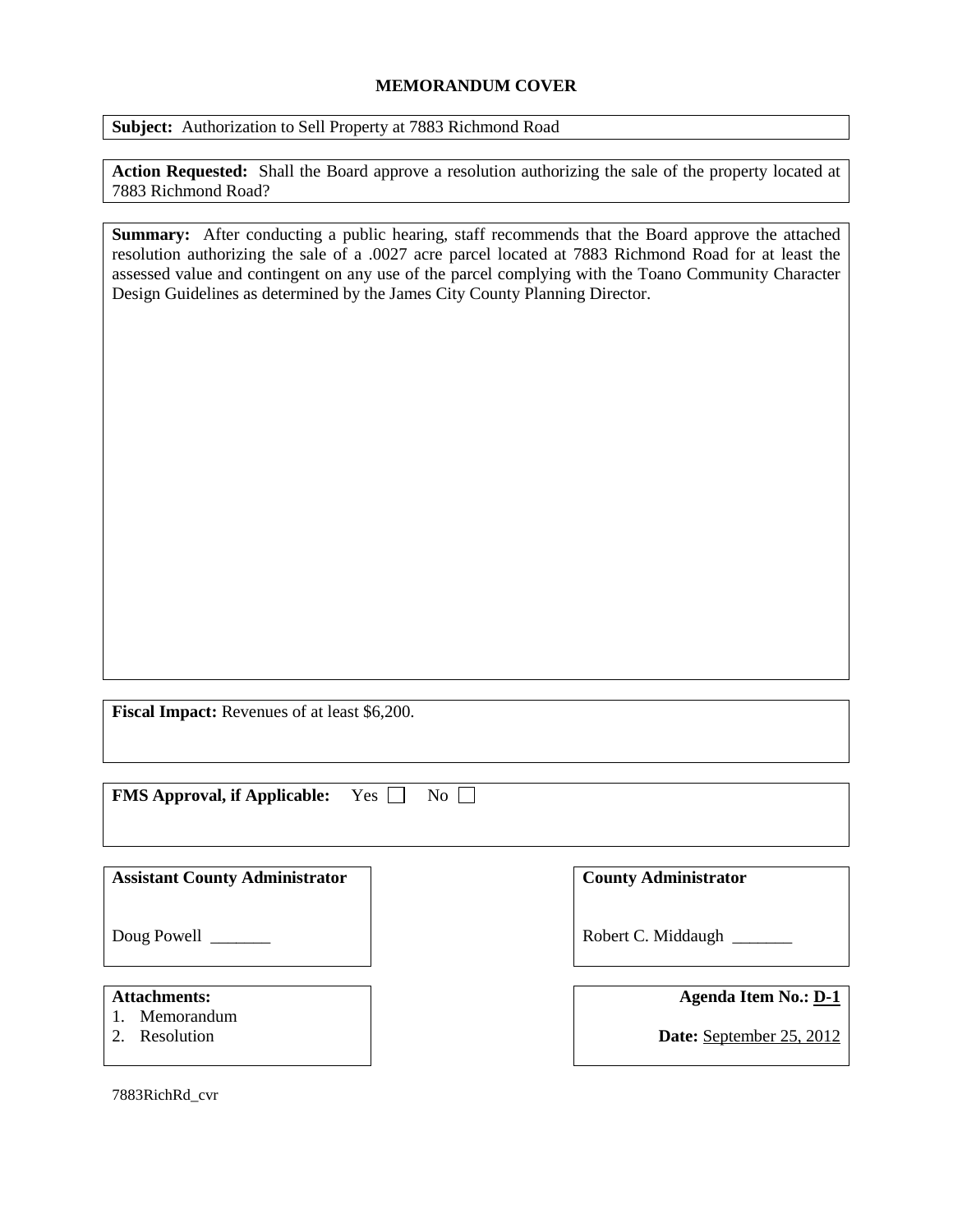## **M E M O R A N D U M**

| DATE:    | September $25, 2012$                                           |
|----------|----------------------------------------------------------------|
| TO:      | The Board of Directors                                         |
| FROM:    | Larry M. Foster, General Manager, James City Service Authority |
| SUBJECT: | Authorization to Sell Property at 7883 Richmond Road           |

This meeting has been advertised as a public hearing on the proposed sale of a .0027-acre parcel located at 7883 Richmond Road. The parcel has an assessed value of \$6,200. The property was acquired many years ago as part of a community well site and has not been used for over 20 years.

Two adjoining property owners have expressed a desire to purchase the parcel to complement their existing property. If the Board approves the attached resolution, the parcel would be sold to the owner willing to pay the most for it.

Definitive use of the property has not been finalized by either of the two property owners. Given the parcels size it cannot support any use without being assembled with the adjoining property. The parcel is located within Toano; any use of the property should adhere to the Toano Community Character Area Design Guidelines.

Staff recommends approval of the attached resolution authorizing the General Manager to sell the property located at 7883 Richmond Road (Parcel No. 1240200029) for at least the assessed value and that the sale will be contingent upon the purchaser submitting a plan to the James City County Planning Division that complies with the Toano Community Character Area Design Guidelines.

Jam h Foster

LMF/nb 7883RichRd\_mem

Attachment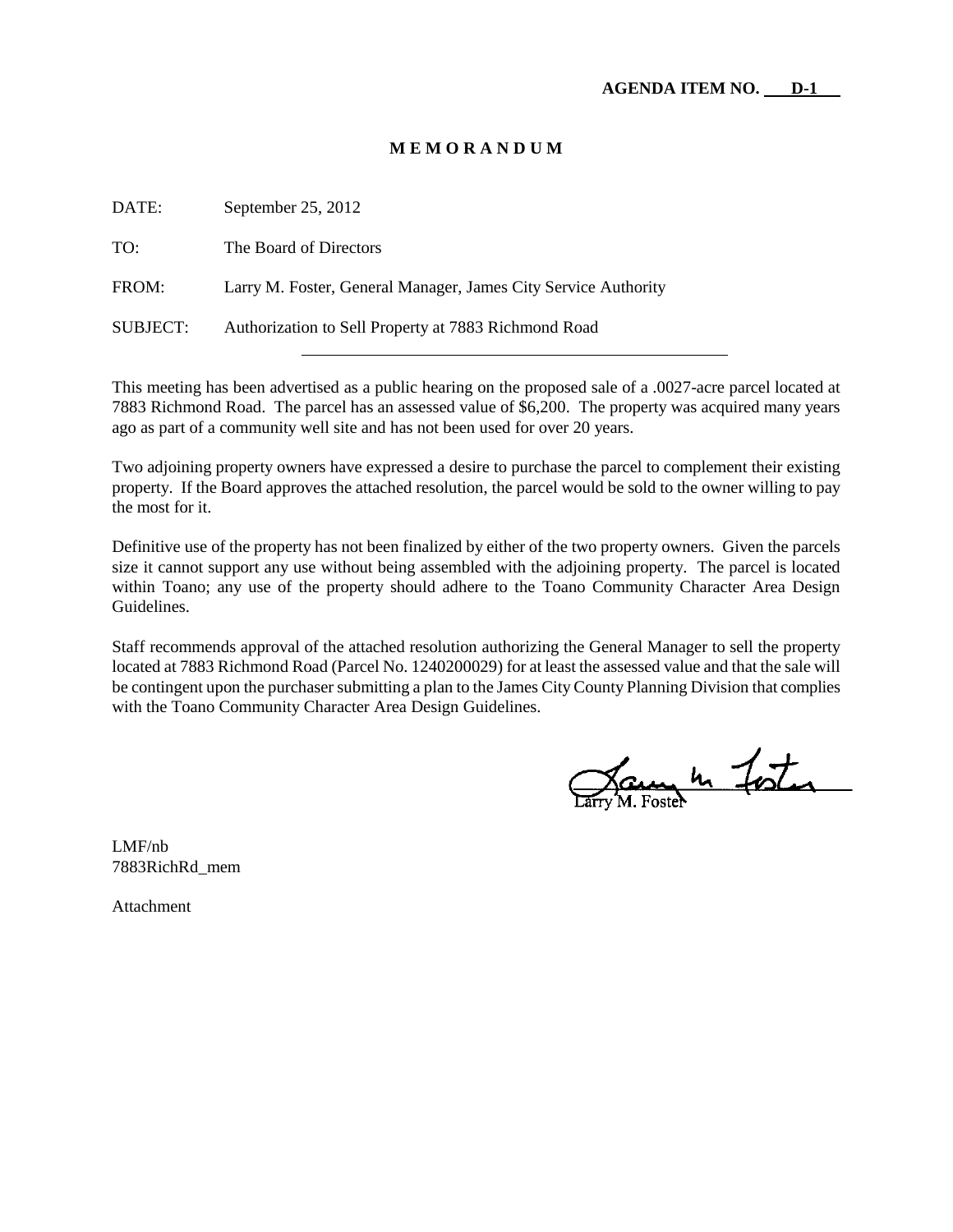## **R E S O L U T I O N**

## AUTHORIZATION TO SELL PROPERTY AT 7883 RICHMOND ROAD

- WHEREAS, the James City Service Authority (JCSA) owns a .0027-acre parcel located at 7883 Richmond Road, identified as Parcel ID No. 1240200029, that is assessed for \$6,200; and
- WHEREAS, the JCSA has determined that it has no future use for the property and recommends the sale of the parcel; and
- WHEREAS, the JCSA Board of Directors conducted a public hearing to receive comment on the proposed sale at a meeting on September 25, 2012.
- NOW, THEREFORE, BE IT RESOLVED that the Board of Directors of the James City Service Authority, James City County, Virginia, hereby authorizes the General Manager to sign all documents associated with the sale of the property located at 7883 Richmond Road for at least the assessed value and requires that any future use comply with the Toano Community Character Area Design Guidelines as determined by the James City County Planning Director.

|                                              | James G. Kennedy<br>Chairman, Board of Directors    |  |  |  |  |
|----------------------------------------------|-----------------------------------------------------|--|--|--|--|
| ATTEST:                                      | <b>VOTES</b><br><b>AYE</b><br><b>ABSTAIN</b><br>NAY |  |  |  |  |
|                                              | <b>MCGLENNON</b><br><b>JONES</b>                    |  |  |  |  |
| Robert C. Middaugh<br>Secretary to the Board | <b>KENNEDY</b><br><b>ICENHOUR</b><br><b>KALE</b>    |  |  |  |  |

Adopted by the Board of Directors of the James City Service Authority, James City County, Virginia, this 25th day of September, 2012.

7883RichRd\_res